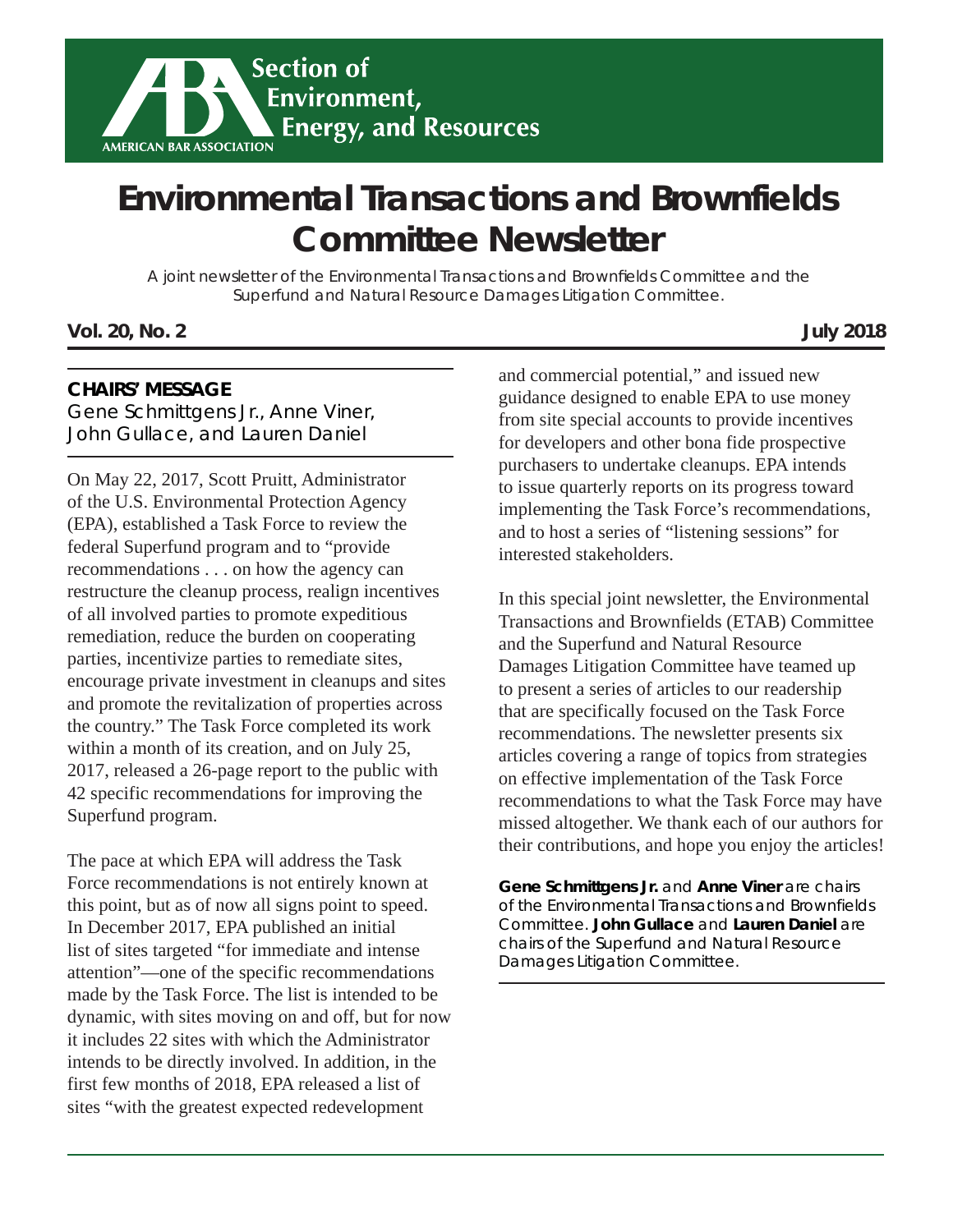**Environmental Transactions and Brownfields Committee Newsletter Vol. 20, No. 2, July 2018 Rob Gelblum, Tom Doyle, and Lindsay Howard, Editors**

#### *In this issue:*

**Chairs' Message** Gene Schmittgens Jr., Anne Viner, John Gullace, and Lauren Daniel...........1

**Superfund Reform Through Communication: Is Better Communication with Stakeholders the Key to Superfund Reform?** Ilene Munk and James P. Brady ..............3

**Expediting Cleanup and Remediation at Complex Sites Through Adaptive Management** Chris Moody, R.G. .....................................7

**Superfund Reforms: Potential Impacts on Private Party CERCLA Claims** J. Barton Seitz and

Thomas C. Jackson .................................10 **Working with EPA and PRP Groups to Achieve** 

**Task Force Goals** David Batson and Stephen Smithson ...14

**Alternative Financing Offers Advantages for Superfund Remediation** Timothy D. Hoffman ................................17

#### **42 Shades of Superfund**

Larry Schnapf *...........................................19*

Copyright © 2018. American Bar Association. All rights reserved. No part of this publication may be reproduced, stored in a retrieval system, or transmitted in any form or by any means, electronic, mechanical, photocopying, recording, or otherwise, without the prior written permission of the publisher. Send requests to Manager, Copyrights and Licensing, at the ABA, by way of www.americanbar.org/reprint.

Any opinions expressed are those of the contributors and shall not be construed to represent the policies of the American Bar Association or the Section of Environment, Energy, and Resources.

# **AMERICAN BAR ASSOCIATION SECTION OF ENVIRONMENT, ENERGY, AND RESOURCES**

#### **CALENDAR OF SECTION EVENTS**

#### July 24, 2018

**The Administration's Regulatory Reform for Fuel Economy and Vehicle Greenhouse Gas Standards: Assessing the Signifi cant Changes and Potential State Confl icts** Committee Program Call

August 2-7, 2018 **ABA Annual Meeting** Chicago, IL

August 10, 2018 **30th Annual Texas Environmental Superconference** Austin, TX Primary Sponsor: State Bar of Texas, Environment & Natural Resources Law Section

August 23, 2018 **SEER Social—Happy Hour** Portland, OR

October 17-20, 2018 **26th Fall Conference** Marriott Marquis San Diego Marina San Diego, CA

March 25-27, 2019 **37th Water Law Conference** Grand Hyatt Denver Denver, CO

March 27-29, 2019 **48th Spring Conference** Grand Hyatt Denver Denver, CO

**For full details, please visit www.ambar.org/EnvironCalendar**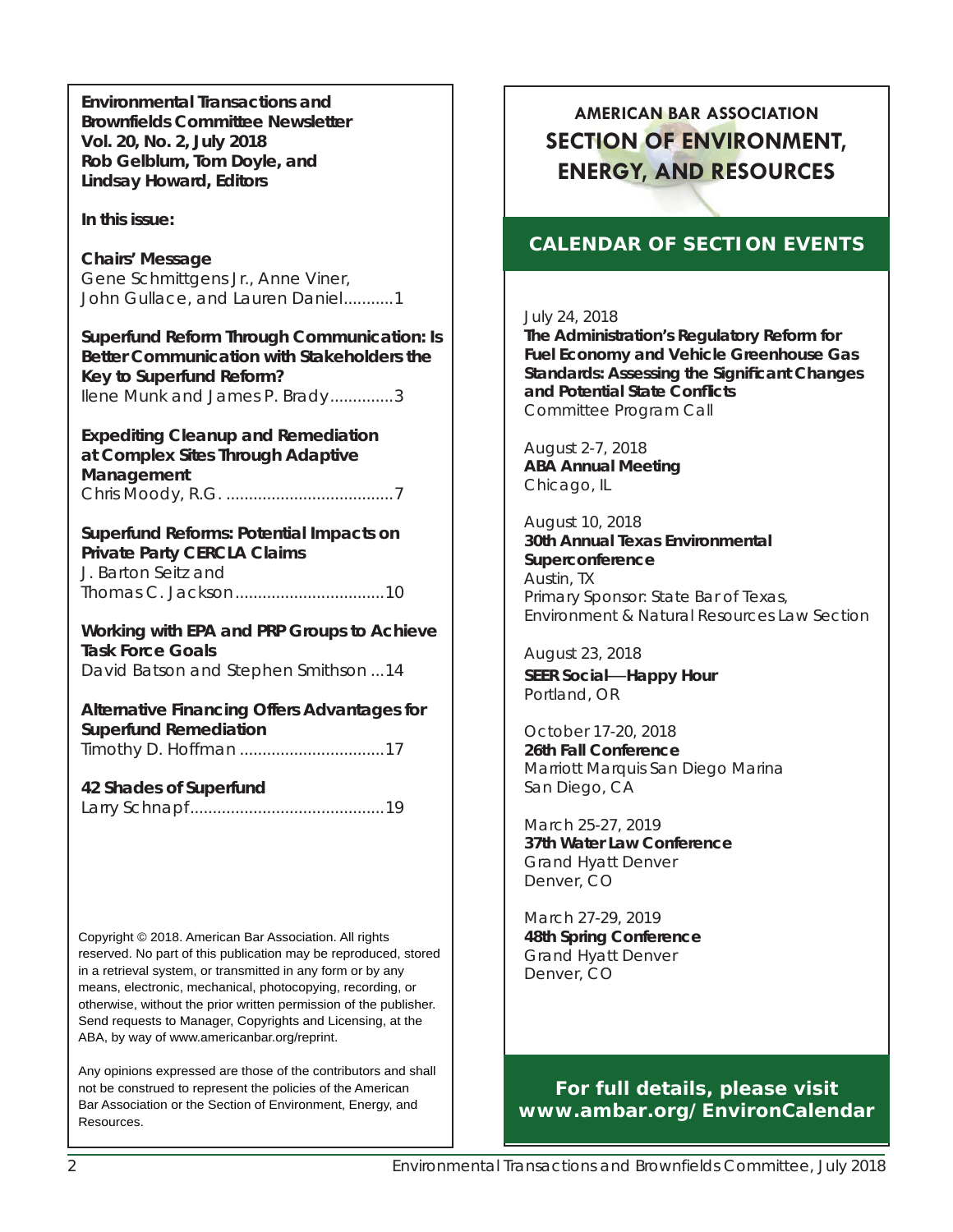#### **42 SHADES OF SUPERFUND**

Larry Schnapf *Schnapf LLC New York, New York*

One of the highlights of Scott Pruitt's first year as Environmental Protection Agency (EPA) Administrator has been his focus on improving the federal Superfund program. One of his strategies was to appoint a Superfund Task Force to provide recommendations for achieving five goals, although the principal problem that Administrator Pruitt asked the Task Force to address was the long period that Superfund sites languish on the National Priorities List (NPL).

The 13 strategies and 42 recommendations of the Task Force Report actually consisted of 153 specific actions and 85 additional sub-actions, for a total of 238 potential actions that EPA could take "to reinvigorate and prioritize the Superfund program in a most expeditious manner."

The Task Force conceded that the recommendations "do not represent all potential actions that may be needed in the future," but rather are "a good beginning" aimed at leading to program efficiencies and areas in need of refinement. The sheer number of proposed actions resembles the old aphorism of "throwing spaghetti against the wall to see what sticks."1

While the Task Force Report contains good, common-sense management practices, it contains few recommendations for addressing the primary reason for the slow pace of site cleanups—the rigid and complex remedy selection process. Instead, most of the Task Force proposals focus on actions that could be taken after the remedial investigation/feasibility study (RI/FS) has been completed. Thus, this author believes the Task Force Report will likely only improve the Superfund program at the margins.

#### **The Most Promising Task Force Recommendations**

From this author's standpoint, the following Task Force recommendations hold the most promise for expediting cleanups and promoting redevelopment of NPL and brownfield sites. $2$ 

- Specific Action  $#4$ –Identify sites where human exposure is not under control and prioritize effecting controls (included in Recommendation 1);
- Specific Action  $#12$ –Issue directive for greater use of early actions and interim Records of Decision (RODs) (Recommendation 3);
- Specific Action  $# 24$ –Issue directive for greater use of early/interim actions utilizing interim response actions (Recommendation 5);
- Specific Action  $#26$ –Evaluate the groundwater beneficial use policy involving aquifers that are not reasonably anticipated to be used for drinking water use (Recommendation 6):
- Specific Action  $#46$ –Issue directive requiring consideration of early actions and a separate track for Remedial Design (RD) actions at PRP-funded Superfund Sites (Recommendation 12);
- Specific Action #47–Reissue/revise remedial design guidance (Recommendation 12);
- Specific Action #48–Develop criteria for utilizing alternate tools to pursue liable parties at NPL-caliber sites such as greater use of the Superfund Alternative Approach (SAA) (Recommendation 13);
- Specific Action  $#50$ –Designate states as leads on sites where appropriate (Recommendation 13);
- Specific Action  $#52$ –Examine use of special accounts for Bona Fide Prospective Purchasers (BFPPs) that agree to perform cleanup, develop guidance for disbursing such funds to BFPPs, and consider financial incentives available to BFPPs (Recommendation 14);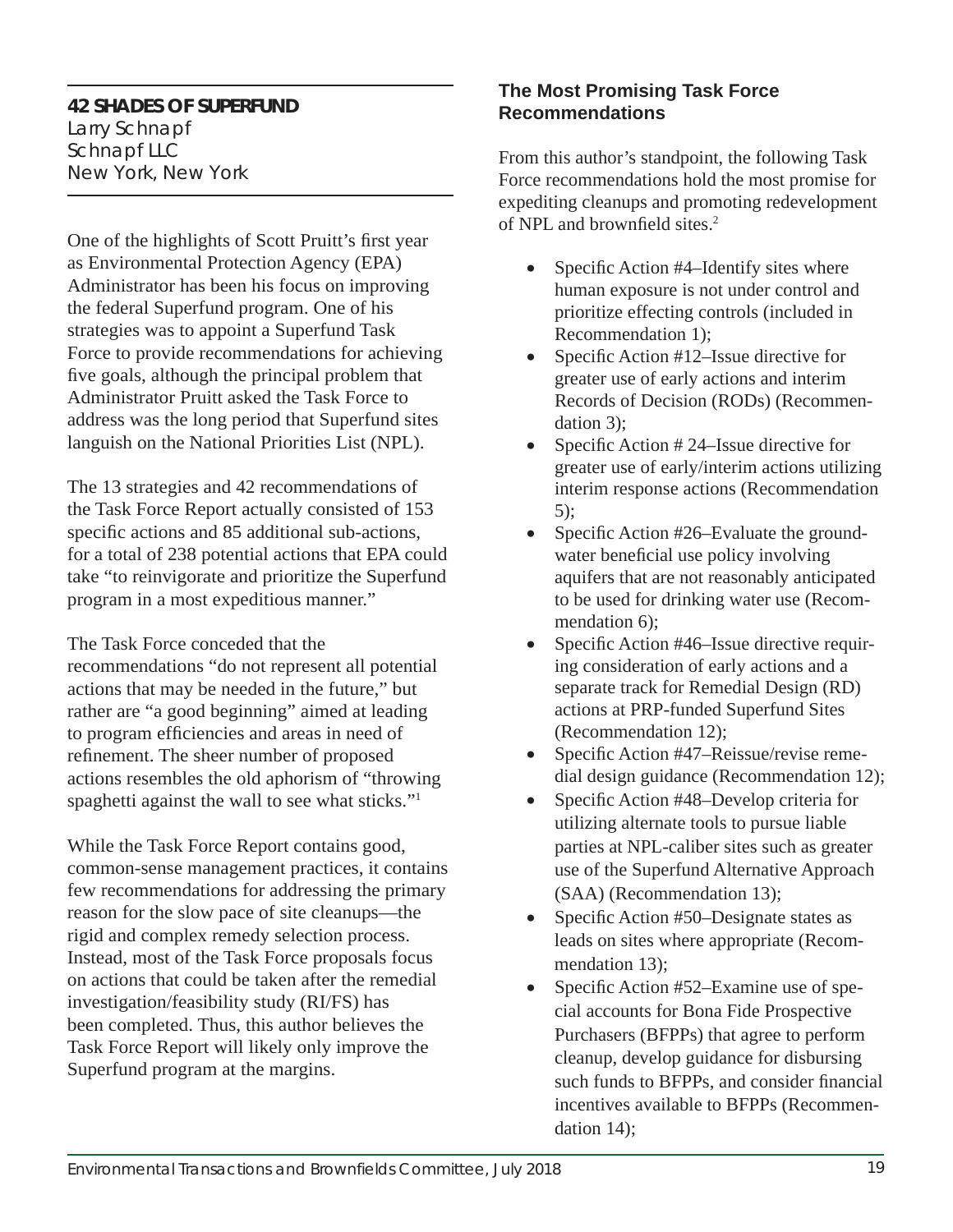- Specific Action #64–Identify efficiency opportunities for timely resolution of disputes with PRPs that arise in implementing cleanups (Recommendation 16);
- Specific Action  $# 65$ –Establish and promote strict adherence to project deadlines (Recommendation 16);
- Specific Action #70–Consider greater use of unilateral orders for recalcitrant parties to discourage protracted negotiations (Recommendation 16);
- Specific Action #75–Increase use of Memoranda of Understanding to identify state agencies that can take lead for sites (Recommendation 19);
- Specific Action #76–Identify situations or phases of cleanup where state agencies can assume primary responsibility (Recommendation 19);
- Specific Action  $#81$ –Work with PRPs, local governments, and local professionals to identify opportunities for PRP-led cleanups to integrate reuse outcomes (Recommendation 21);
- Specific Action  $#82$ –Issue directive to encourage integration of reuse outcomes into PRP-led cleanups (Recommendation 21);
- Specific Action  $#84$ –Create a task force to explore uses of insurance, indemnification, and other tools to incentivize third-party liability transfers and revise comfort letters to encourage such approaches (Recommendation 22);
- Specific Action  $#85$ –Identify regional best management practices for addressing BFPP concerns and use tailored comfort/status letters/BFPP agreements (Recommendation 23);
- Specific Action #86–Improve process for responding to requests for site-specific tools and create regional third-party inquiry teams (Recommendation 23);
- Specific Action #87–Develop a model for such requests and streamline/expedite regional/headquarters/DOJ approval process

(Recommendation 23);

- Specific Action #88–Expand use of prospective purchaser agreements (Recommendation 23);
- Specific Action #93–Develop new policy memorandum for expanded use of Prospective Purchase Agreements (PPAs) and windfall lien resolution agreements with third parties at NPL sites (Recommendation 25);
- Specific Action #96–Revise BFPP agreements to identify site-specific reasonable steps for satisfying appropriate care obligations to address future liability (Recommendation 26);
- Specific Action  $#109$ –review and revise comfort letters to address concerns such as windfall lien uncertainties, comprehensive reasonable steps, lender liability (Recommendation 28);
- Specific Action  $#110$ –Revise "Common Elements Guidance" and identify potential opportunities to expand Good Samaritan settlements (Recommendation 29);
- Specific Action #113–Propose guidance to address concerns over municipal liability (Recommendation 31); and
- Specific Action #114–Revise model comfort letter to address municipal liability concerns (Recommendation 32).

The bulk of the recommendations would be implemented by guidance and policy. While it is understandable that the Task Force would heavily rely on the use of guidance since these documents can be drafted quickly, there is no shortage of irony in this approach, considering the recent Department of Justice memorandum barring the use of guidance documents for purposes of civil enforcement litigation. Indeed, guidance documents and policies were principal mechanisms used by the Clinton Administration to adopt its own Superfund reforms.

The good news is that the Task Force considers its Report to be a living document that will evolve over time. To truly implement meaningful reforms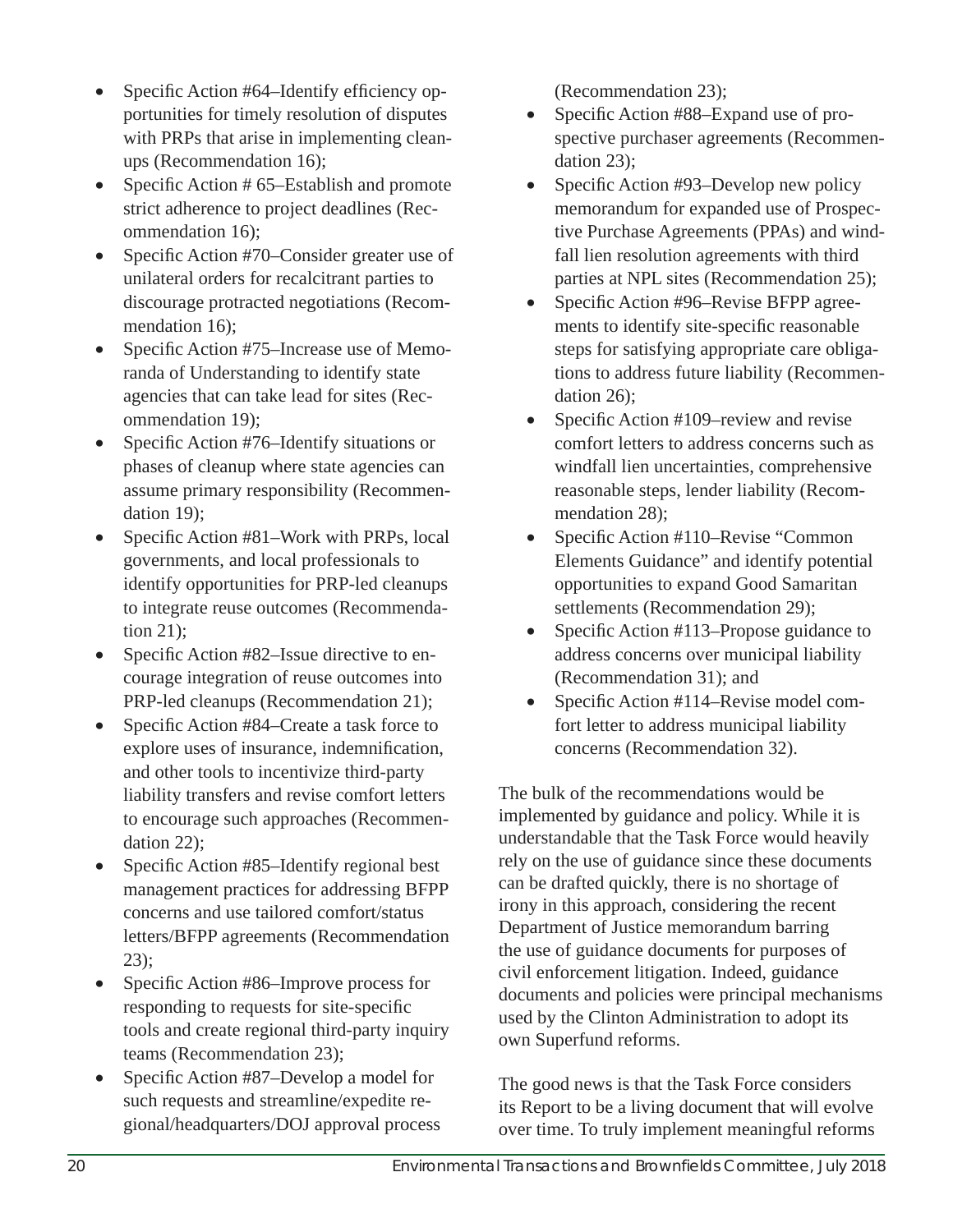to the Superfund program, the Task Force should now turn its attention to revising the National Contingency Plan (NCP), the critical response planning document that is at the heart of what ails the Superfund program.

## **Proposed Changes to the NCP**

The Hazardous Substance Response subpart of the NCP was last revised in 1990. In the ensuing years, EPA and the states have learned much about remediating contaminated sites. EPA should consider the following amendments to the NCP:

**Amend ARARs**—The NCP requires remedial actions to comply with applicable or relevant and appropriate requirements (ARARs).<sup>3</sup> When the NCP was amended in 1982 to incorporate CERCLA, states had not yet established soil or groundwater cleanup standards or guidance.<sup>4</sup> The principal cleanup criteria that were then available were federal and state water quality criteria that EPA concluded were too rigid and would require the use of potentially inappropriate levels of cleanup that would not allow consideration of individual circumstances at each release.<sup>5</sup> So, instead of establishing cleanup standards, EPA developed "a system for decision-making which has as its primary feature a reasoned process that contains a series of checks throughout to ensure that the decision-making process produces an effective remedy. The methodology emphasizes cost-effective, environmentally sound remedies which are feasible and reliable from an engineering standpoint."<sup>6</sup>

The state of New Jersey and the Environmental Defense Fund challenged the 1982 NCP revisions for not including cleanup standards.<sup>7</sup> EPA settled this litigation by agreeing to amend the NCP to include the concept of ARARs. In the preamble to the 1985 revisions to the NCP, EPA stated that ARARs could only be determined on a site-by-site basis.<sup>8</sup>

The process of establishing ARARs can be timeconsuming, confusing and often results in disputes among EPA, responsible parties and states. According to a position paper by the Association of State and Territorial Solid Waste Management Officials (ASTSWMO), the problems with ARARs have included:

- Inconsistencies in ARAR determinations;
- Inconsistent application of State requirements by EPA;
- EPA inappropriately determining that a State requirement is procedural rather than substantive when the State believes it is an ARAR critical to implementation of the chosen remedy;
- Reluctance of other federal entities to recognize State environmental laws and regulations as ARARs;
- Lack of written documentation when EPA finds that a State cleanup requirement was not an ARAR; and
- Inadequate time for states to challenge EPA's determination that a State requirement is not an ARAR.<sup>9</sup>

As previously explained, the ARAR concept was developed when state soil and cleanup standards and criteria did not exist. Now that virtually every state has adopted risk-based cleanup criteria, EPA should redefine ARARs so that there is a rebuttable presumption that state cleanup standards should be used to establish the remedial goals. If a state has established a risk-based cleanup standard for a particular contaminant, the process for searching for a remedial goal should stop there. The cumbersome process of identifying other cleanup criteria should only be used when a state has not adopted a cleanup criterion for a particular contaminant or a specific exposure pathway such as vapor intrusion. While some will argue this could result in different cleanup standards at different sites depending on state cleanup criteria, such a critique is really a Trojan horse since inconsistent cleanups among the regional offices have long plagued the Superfund program.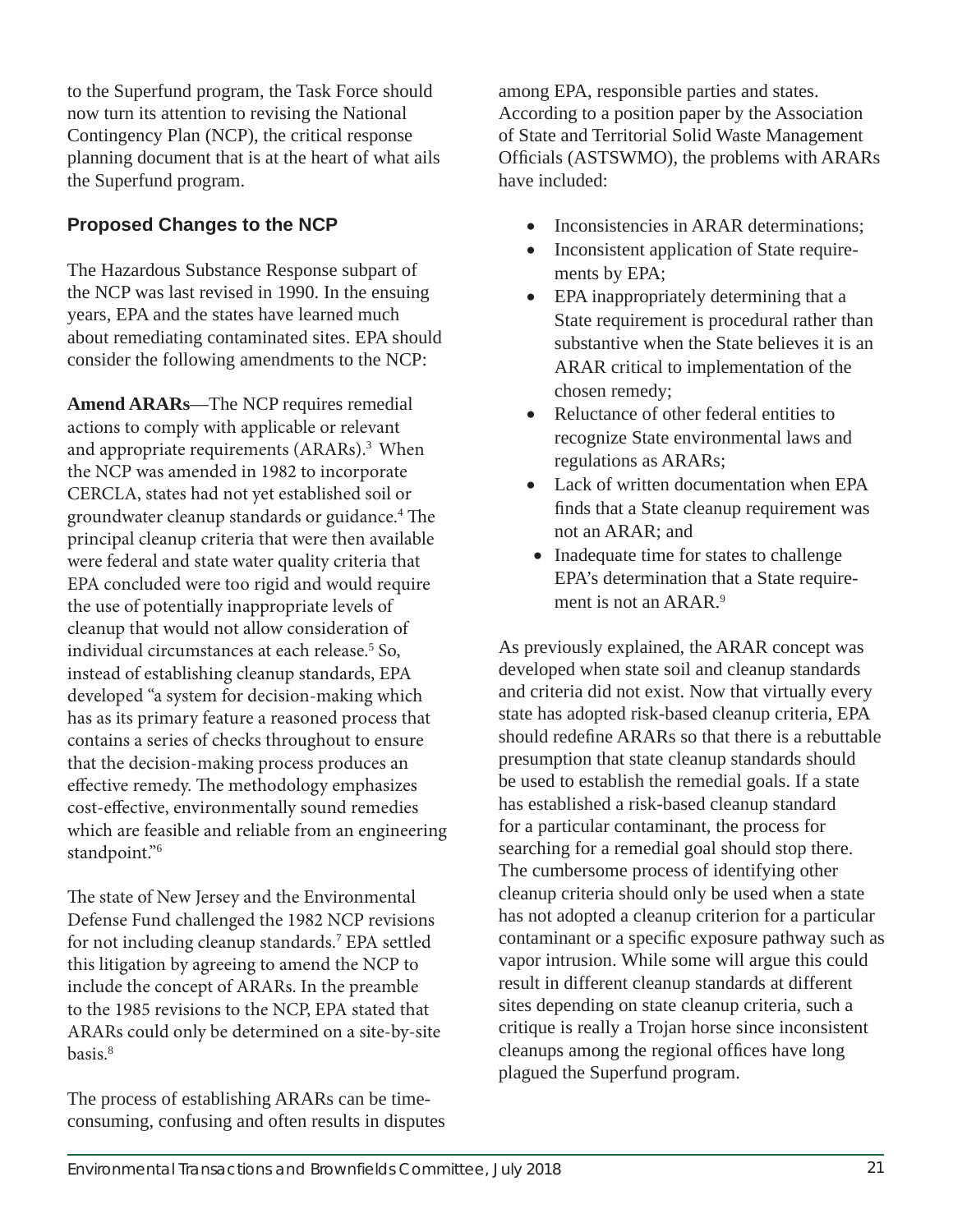#### **Incorporate Land Use and Groundwater Policy**

**in the NCP**—When one reads the preamble to the 1988 proposed NCP amendments and the 1990 final regulation, the dearth of any discussion on considering land use or redevelopment in the remedy selection process is striking. EPA first issued guidance and policy in the 1990s to incorporate land use considerations in remedy selection and has also adopted several groundwater protection/restoration policies as well as institutional/engineering controls guidance. Given increasing criticism of agency use of guidance, EPA should incorporate these principles into the  $NCP<sub>10</sub>$ 

#### **Revise Subpart H to Allow for Streamlined RI/**

**FS Process**—Recall that EPA adopted the RI/FS approach when it added the Hazardous Substance Response Subpart F to the NCP. The purpose of this addition was to provide a reasoned decisionmaking process for remedy selection in the absence of media cleanup standards and limited agency experience with remedial technologies. Another rationale for adopting the rigid stepwise approach was to ensure that the federal government could recover its response costs. It may have made sense to require the evaluation of five alternative remedies in 1982 and 1985, but this is a wasteful and time-consuming exercise in 2018.

The states now have mature remedial programs that use risk-based cleanup criteria, and many have adopted streamlined site investigation and remedial procedures. EPA should revise NCP Subpart H to allow responsible party- and BFPP-funded cleanups to proceed under these state superfund, RCRA and voluntary/brownfield cleanup programs without having to comply with the more rigid Subpart F requirements.

For example, dozens of NPL-caliber sites have been remediated under the New York State Brownfield Cleanup Program (BCP), which does not require an assessment of five alternatives. The BCP requires applicants to select a proposed remedy and evaluate an unrestricted cleanup alternative. The New Jersey Technical

Requirements for Site Remediation (Tech Regs)<sup>11</sup> do not require an alternatives analysis, but instead rely on the state minimum Remediation Standards.<sup>12</sup> Indeed, in responding to comments to its Tech Regs, the New Jersey Department of Environmental Protection stated in 1993:

> The Department, however, does not advocate the specific stepwise approach used by the Environmental Protection Agency in the CERCLA RI/FS process because the Department does not believe it is necessary or appropriate for all sites.<sup>13</sup>

EPA can enter into State Memoranda of Understanding (SMOUs) with states with remedial programs that satisfy the requirements of Section 128 (State Response Programs) that would allow the states to implement CERCLA in lieu of EPA. Indeed, it may be that EPA's resources may be best focused on performing removal actions to eliminate imminent risks and issuing unilateral administrative orders with the long-term remedial actions performed by or under state oversight.

#### **Other Recommended Changes to Help Expedite Cleanups**

There are additional suggestions that go beyond the Superfund program but that could help expedite the cleanup of the nation's inventory of contaminated sites, which is estimated to be approximately 294,000 sites:<sup>14</sup>

**Require States to Use Parceling to Encourage RCRA Brownfields—EPA RCRA Brownfield** Reforms urged states to allow owners or operators of Treatment, Storage and Disposal Facilities (TSDFs) to sell off clean parcels of their facilities (e.g., portions never used for any waste management) while the Hazardous Waste Management Units (HWMUs) or Solid Waste Management Units (SWMUs) were undergoing corrective action. Only a handful of states have followed this suggestion. EPA could use its Section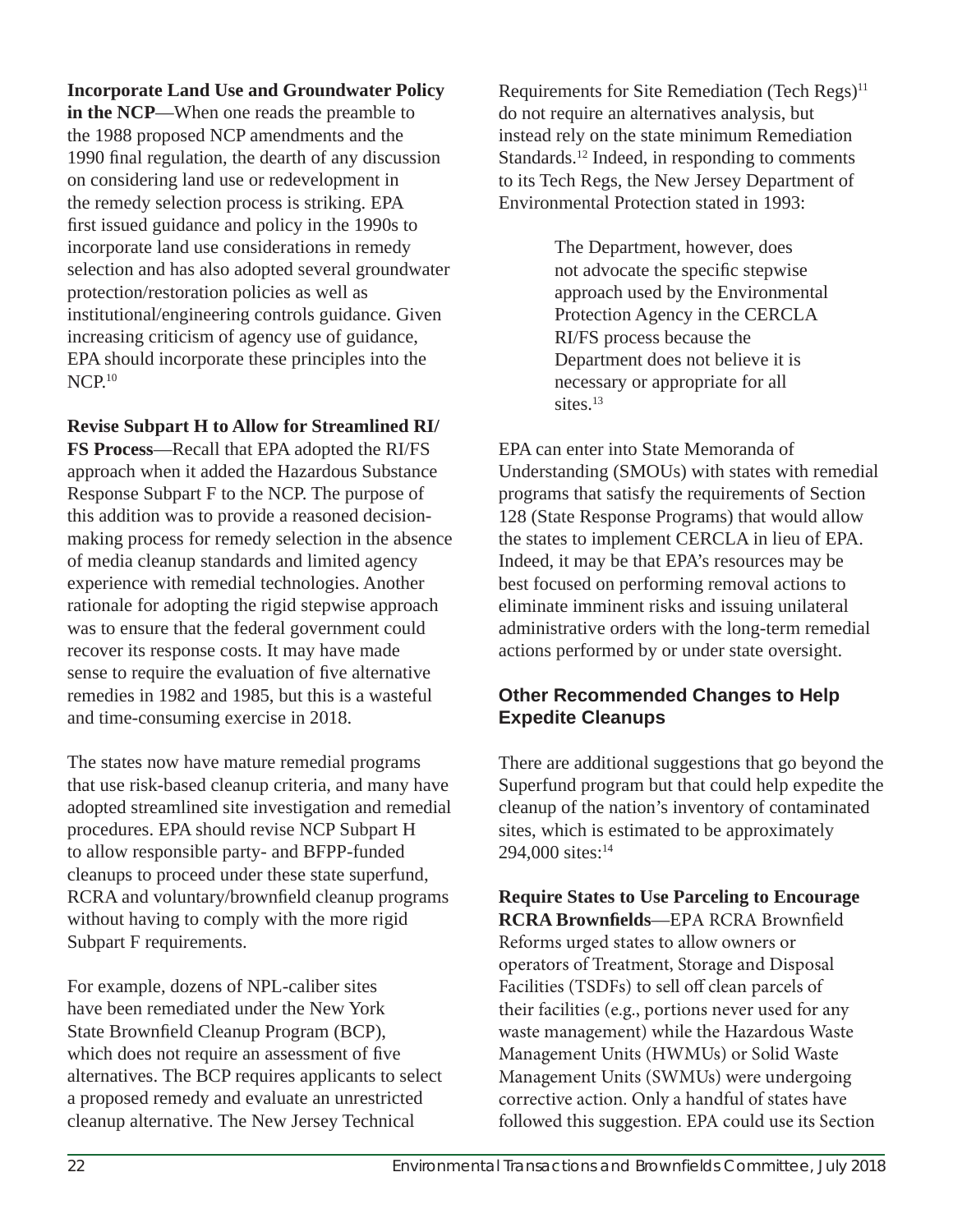128 State Response Program approval authority to require states to adopt parceling at corrective action sites.

#### **Clarify RCRA Liability for Generator-only**

**Sites**—There is much confusion if closure obligations for a generator site run with the land. A prospective purchaser may be interested in redevelopment of a site that appears on the RCRA generator database but is concerned that it will become subject to closure obligations for the areas where wastes were managed. Presumably, generator sites could be treated as any brownfield site without the need to undergo formal RCRA closure.

**Add Landowner Liability Protections to TSCA**  for PCB Cleanups--Purchasers often take steps to qualify for CERCLA BFPP only to learn after taking title that the property has been impacted with PCBs, and that they are subject to the Toxic Substances Control Act cleanup obligations. Given the ubiquity of PCBs in the environment and particularly in the nation's water infrastructure, EPA should consider including this concept when it submits a legislative package to Congress for Superfund reforms.

**TSCA PCB Reform—T**he PCB cleanup and disposal rules are a bit RCRA-like, a bit CERCLAlike, and not well integrated. The cleanup should also not depend on the original spill concentration but on current concentrations and media. EPA should take another look at its PCB cleanup regulations and consider repealing the entire Subpart D to 40 C.F.R. 761. Disposal of PCBcontaining material could be handled entirely within RCRA via the listed-waste and Land Disposal Restrictions (LDR) route.

**Pursue Cost Recovery from PRPs for Sites Receiving Brownfield Grants—EPA has been** awarding brownfield grants to local governments without considering if there is a responsible party that could be incentivized to participate in a cleanup. EPA should conduct PRP searches for all sites that are awarded brownfield grants or loans, and then seek cost recovery from those entities to

replenish the brownfield funding program or the Superfund Trust. This will allow these programs to be more sustainable and not be as reliant on Congressional appropriations. This approach would ensure that polluters are forced to pay for the contamination they leave behind when they abandon a community and would also impose "consequences" on those firms that closed plants to export jobs to foreign nations. Congress could instruct EPA to seek recovery from responsible parties for brownfield funds that are awarded for sites where such responsible parties exist.

**Reform EPA Remedial Programs into a Single Unified Cleanup Program—The federal** government's remedial programs were created as we became aware of new environmental concerns. As a result, multiple remedial programs were established by separate laws. This has resulted in different cleanup standards and procedures.

EPA has separate staffs for CERCLA, RCRA, TSCA (PCBs), and USTs. We now have four decades of experience remediating sites. If Administrator Pruitt wants to implement truly transformative changes to the federal remedial programs, he could task the Office of Land and Emergency Management with consolidating the CERCLA, RCRA corrective action, and PCB cleanup program of TSCA into one remedial program with a consistent regulatory approach. Such an approach could reduce redundant staff and therefore advance the Administration's goal of shrinking the EPA workforce.

In closing, the Task Force recommendations remind the author of the first fireside chat of President Carter in 1977 when he announced that Department of Energy Secretary James Schlesinger would come up with a national energy plan within 90 days. President Carter came to understand that strict deadlines—while occasionally useful for prodding the bureaucracy—could also be destructive since such deadlines might force him to go ahead with ideas that are not effective or viable. Hopefully, the Task Force will now turn its attention to developing longer-term